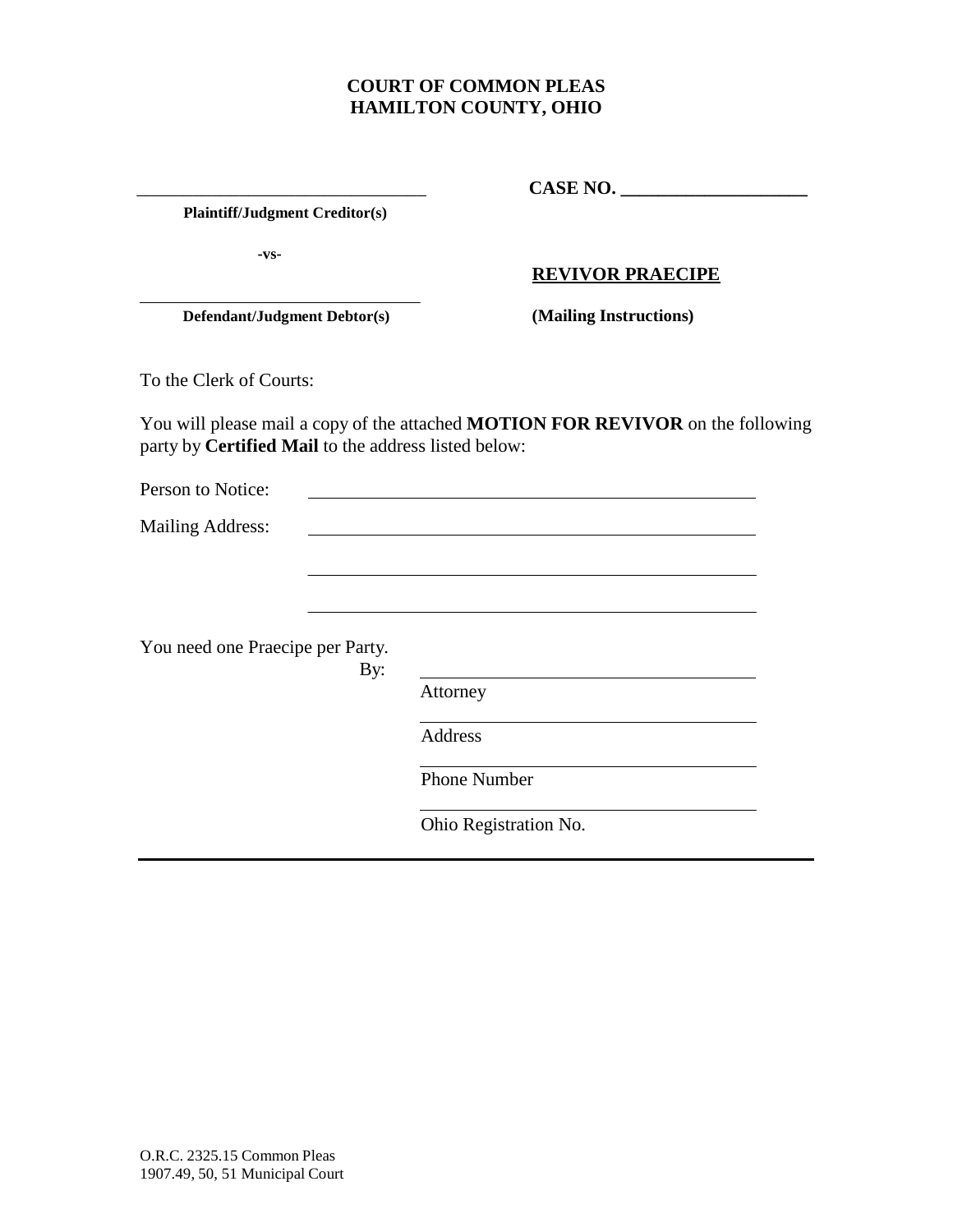### **COURT OF COMMON PLEAS HAMILTON COUNTY, OHIO**

**Plaintiff/Judgment Creditor(s)**

**CASE NO.**

**JUDGE**

**-vs-**

**MOTION FOR REVIVOR**

 **Defendant/Judgment Debtor(s)**

# **MOTION FOR REVIVOR**

| represents to the Court that on he/she/it/they recovered a |  |  |                                                                                  |
|------------------------------------------------------------|--|--|----------------------------------------------------------------------------------|
|                                                            |  |  | Judgment against the above Judgment Debtor(s), _________________________________ |
|                                                            |  |  |                                                                                  |
|                                                            |  |  | $\text{dollars } (\$$ $\qquad$ and interest at                                   |
|                                                            |  |  | the rate of percent (%) per annum. No execution has been issued                  |
| on said Judgment for five (5) years.                       |  |  |                                                                                  |

**WHEREFORE**, the above-named Judgment Creditor(s) prays the Court that said Judgment may be revived in the above sums in favor of the Judgment Creditor(s).

(Name), Attorney for Judgment Creditor

\_\_\_\_\_\_\_\_\_\_\_\_\_\_\_\_\_\_\_\_\_\_\_\_\_\_\_\_\_\_\_\_\_\_\_\_

(Attorney's Address and telephone)

Ohio Supreme Court Reg. No.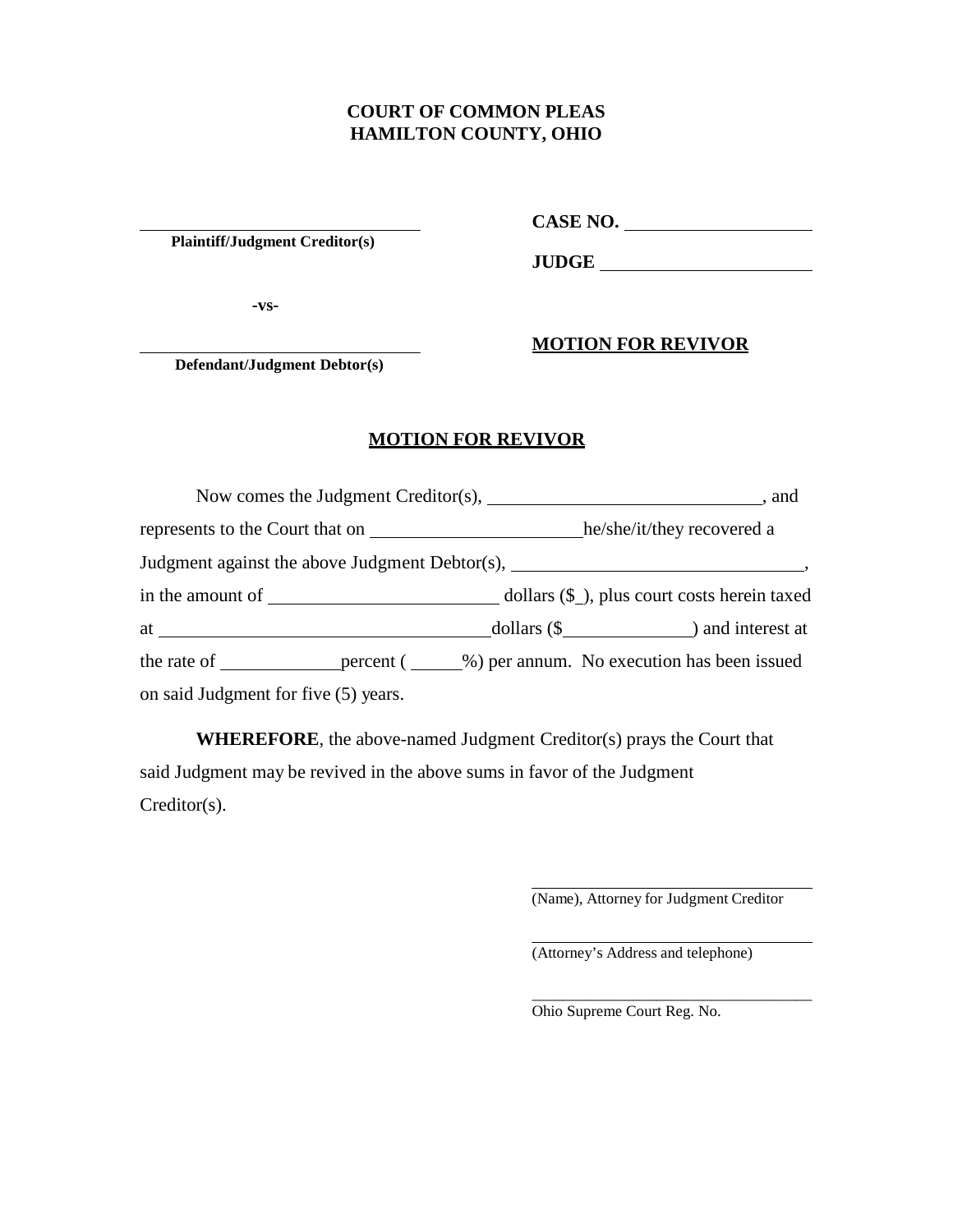# **COURT OF COMMON PLEAS HAMILTON COUNTY, OHIO**

**Plaintiff/Judgment Creditor(s)**

**CASE NO.** 

**JUDGE** 

**ORDER FOR REVIVOR**

**-vs-**

#### **Defendant/Judgment Debtor(s)**

#### **ORDER FOR REVIVOR**

Upon Motion of the Judgment Creditor(s), the Court finds that

Judgment was granted on \_\_\_\_\_\_\_\_\_ in favor of Judgment Creditor(s), \_\_\_\_\_\_\_\_\_\_\_\_\_\_\_\_\_\_, against Judgment Debtor(s), \_\_\_\_\_\_\_\_\_\_\_\_\_\_\_\_, in the amount of  $\$$  \_\_\_\_\_\_\_\_\_\_\_\_\_\_\_\_,

plus interest at \_\_\_\_\_\_\_\_\_\_% per annum and court costs and that there has been no

execution on said Judgment for a period of five (5) years.

**WHEREFORE, IT IS ORDERED** that said Judgment shall stand revived, effective the date of this Order.

**DATED**:

O.R.C. 2325.15 Common Pleas 1907.49, 50, 51 Municipal Court Judge, Hamilton County Common Pleas Court

## **PRAECIPE**

The Clerk is directed to send a copy of this Order by Certified Mail to the following:

1.

2.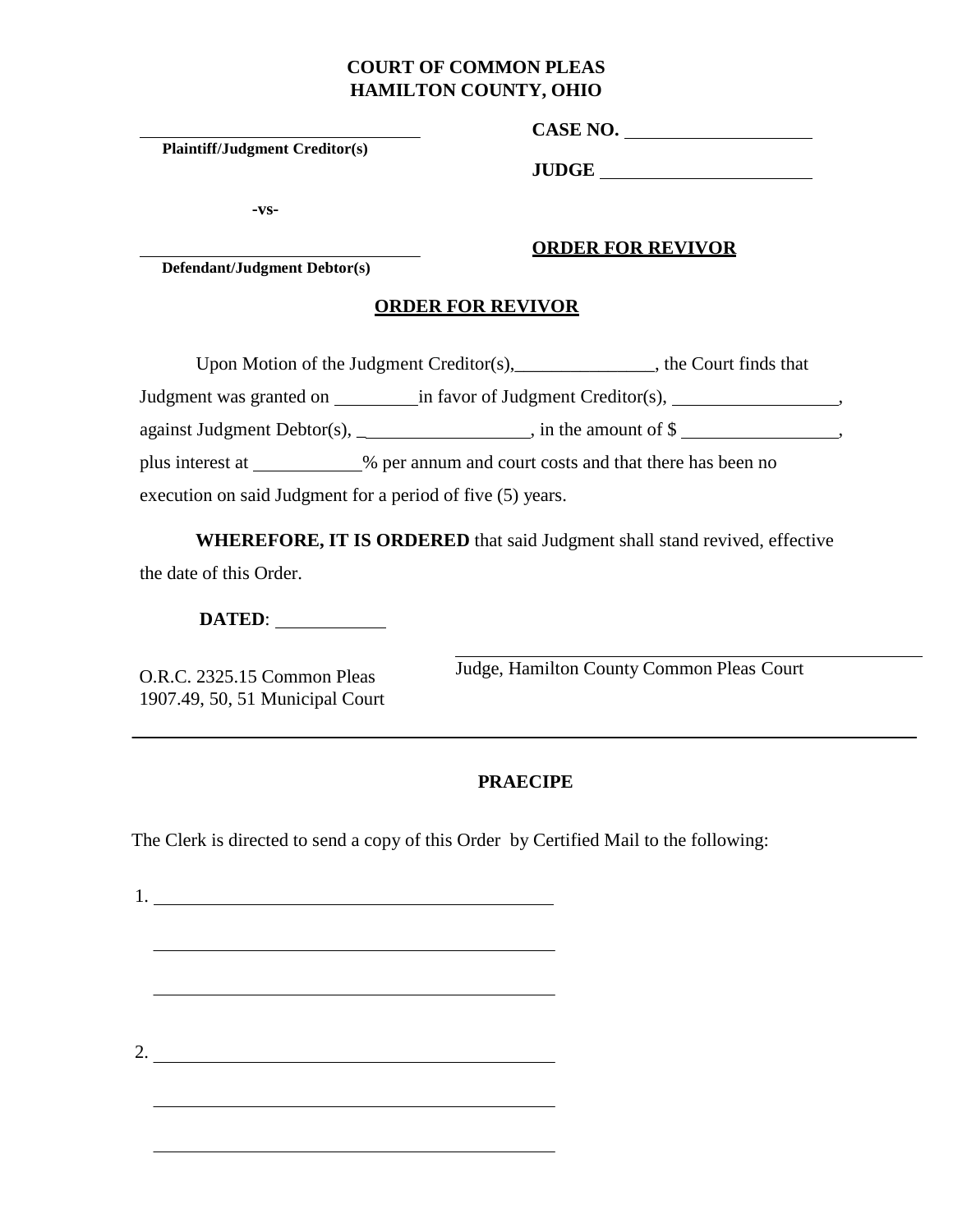# **COURT OF COMMON PLEAS HAMILTON COUNTY, OHIO**

#### **PLAINTIFF/JUDGMENT CREDITOR(S)**

vs

#### **SUMMONS**

**COPY OF MOTION ATTACHED HEREWITH**

**CASE NO.**

#### **DEFENDANT/JUDGMENT DEBTOR(S)**

A motion to revive a dormant Judgment has been filed against you with this court on behalf of the Plaintiff listed below:

In the Hamilton County, COURT OF COMMON PLEAS CIVIL Division, located at: **1000 MAIN STREET, ROOM 315 CINCINNATI, OHIO 45202**

The Motion will be taken as true, and failure to respond to the Motion will result in the Judgment being revived, unless you do the following:

1. Within 28 days after you receive this summons, serve a written answer upon the Plaintiff/Judgment Creditor(s)' Attorney, if any, or upon the Plaintiff/Judgment Creditor(s) if there is no attorney. The name and address of the Judgment Creditor(s) and/or Attorney is included on the attached motion.

2. Within 3 days thereafter, file a copy of that answer with the Clerk of Courts, Room 315 of the Hamilton County Courthouse, 1000 Main Street, Cincinnati, Ohio 45202. Your answer must contain a Certification by you of the date and how you served a copy of the written answer upon the Plaintiff/Judgment Creditor(s), or his/her/its attorney.

Judgment Creditor(s)/Attorney

Pleas Hamilton County, Ohio

Name

Telephone Date: \_\_\_\_\_\_\_\_\_\_\_\_\_\_\_\_\_\_\_\_\_\_\_\_\_\_\_\_\_\_\_\_\_\_\_\_\_\_\_\_\_\_\_

\_\_\_\_\_\_\_\_\_\_\_\_\_\_\_\_\_\_\_\_\_\_\_\_\_\_\_\_\_\_\_\_\_\_\_\_\_\_\_\_\_\_\_

Clerk, Court of Common

Address By: By: Deputy

Ohio Sup. Ct. Reg. No.